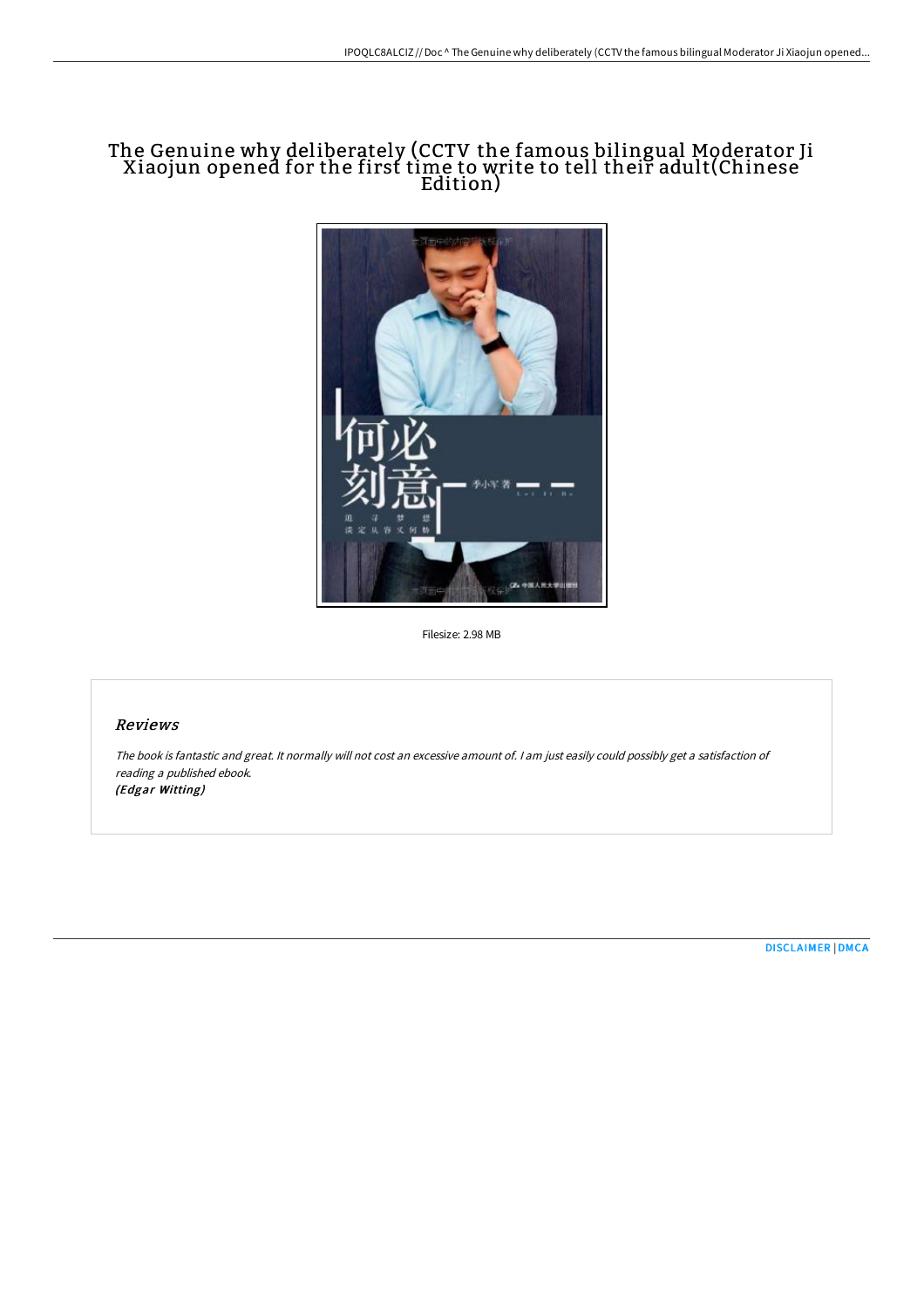## THE GENUINE WHY DELIBERATELY (CCTV THE FAMOUS BILINGUAL MODERATOR JI XIAOJUN OPENED FOR THE FIRST TIME TO WRITE TO TELL THEIR ADULT(CHINESE EDITION)



To save The Genuine why deliberately (CCTV the famous bilingual Moderator Ji Xiaojun opened for the first time to write to tell their adult(Chinese Edition) PDF, make sure you follow the button listed below and save the file or have access to additional information which might be in conjuction with THE GENUINE WHY DELIBERATELY (CCTV THE FAMOUS BILINGUAL MODERATOR JI XIAOJUN OPENED FOR THE FIRST TIME TO WRITE TO TELL THEIR ADULT(CHINESE EDITION) ebook.

paperback. Book Condition: New. Ship out in 2 business day, And Fast shipping, Free Tracking number will be provided after the shipment.Paperback. Pub Date :2012-08-01 Pages: 282 Publisher: basic information about the title of the Chinese People's University Press: why deliberately (CCTV the famous bilingual Moderator Ji Xiaojun opened for the first time to write about their own upbringing) List Price: 32.00 yuan of: Ji Xiaojun significantly Press: China Renmin University Press Publication Date :2012-8-1ISBN: 9787300161099 Words: 240.000 yards: 282 Edition: 1 Binding: Paperback: 16 Weight: Editor's Summary Ji Xiaojun opened for the first time to write. affectionately recalled their from Yiwu small village juvenile to CCTV bilingual chaired upbringing. For Better or Worse. his equanimity. Why he deliberately is open-minded and happy attitude to life. but also his sincere sentiment success. Directory Hengtang side of the teenage years. I was born in rural. long in the countryside. until graduating from high school after school every holiday weekend. I will return to rural areas. because that is my home. The little village. name Hengtang. Hengtang my elementary school reading people when migrant workers days colorful university life is like a drop of water as the river came to the fork into which tributaries means this dripping future destiny. Finally one day notice. soon announced that belongs to me in the end is what the river. College college how over my the cadres career I played work in nightclubs my musical career. Looking for a job change every day. I have been on this experience grateful. because it is in the Ministry of Education I get exercise. and growth. I proclaim to interpersonal mannerisms. all subject to the impact of this experience. If not these seven years. I might not today. it may not have the opportunity to become the moderator....

Read The Genuine why deliberately (CCTV the famous bilingual Moderator Ji Xiaojun opened for the first time to write to tell their [adult\(Chinese](http://techno-pub.tech/the-genuine-why-deliberately-cctv-the-famous-bil.html) Edition) Online

**D** Download PDF The Genuine why deliberately (CCTV the famous bilingual Moderator Ji Xiaojun opened for the first time to write to tell their [adult\(Chinese](http://techno-pub.tech/the-genuine-why-deliberately-cctv-the-famous-bil.html) Edition)